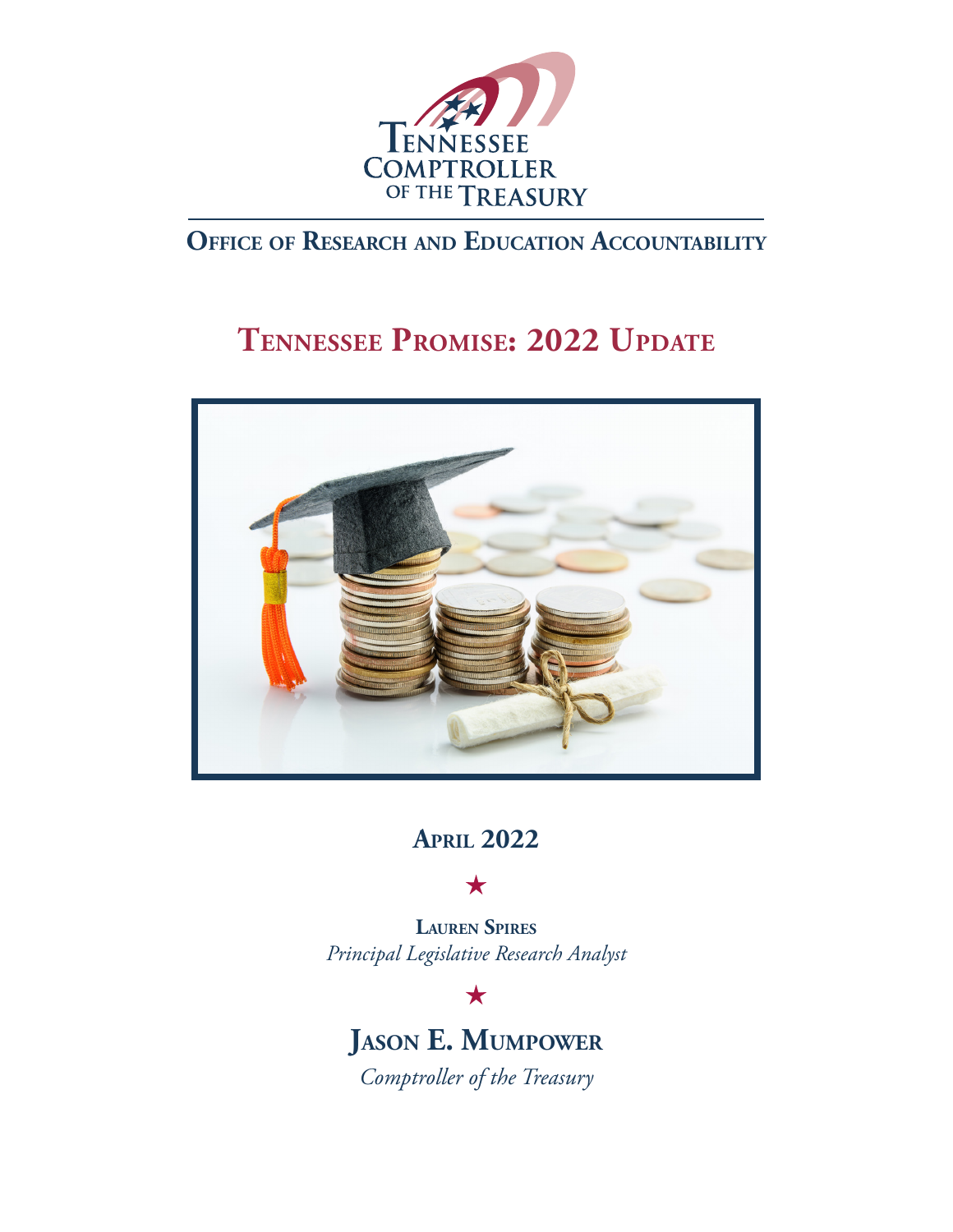### Introduction

Established by the Tennessee General Assembly in 2014, the Tennessee Promise Scholarship gives recent high school graduates the opportunity to earn an associate degree or technical diploma free of tuition and mandatory fees. To date, seven cohorts of students have enrolled in college as part of the Promise program, beginning in fall 2015. Cohort 8 will enroll in college in fall 2022. This brief provides a program update and analysis of key metrics that measure the program's success in increasing college access and completion among recent high school graduates.

*TCA* 49-4-708(f) requires the Comptroller's Office of Research and Education Accountability (OREA) to review, study, and determine the effectiveness of Tennessee Promise on an ongoing basis. See [https://tncot.cc/](https://tncot.cc/orea) [orea](https://tncot.cc/orea) to read OREA's previous reports on the program. OREA anticipates releasing its next evaluation of the Tennessee Promise Scholarship in 2024.

# Tennessee's college-going rate has been declining since 2017, reaching a 10-year low in 2020.

Tennessee's college-going rate has declined since 2017, when it reached 63.8 percent after a three-year increase following the implementation of Tennessee Promise in fall 2015.1 From 2014 (the year before Promise began) to 2017, the college-going rate increased by 5.9 percentage points. The college-going rate decreased by 2 percentage points from 2017 to 2019 before dropping an additional 4.9 percentage points in fall 2020. This decrease can be partly attributed to the COVID-19 pandemic's impact on students' college-going plans. In 2020, Tennessee's college-going rate (56.9 percent) was the lowest of the past 10 years. See Exhibit 1.



#### Exhibit 1: Tennessee's college-going rate has been declining since 2017, reaching a 10-year low in 2020

Notes: (1) The college-going rate includes public high school graduates who enroll in college (in or out of state) the summer or fall immediately following high school graduation. (2) The college-going rate for a given year is subject to change as additional data become available. As a result, the rate shown in this exhibit may differ from previous OREA reports.

Source: OREA analysis of data from Tennessee Higher Education Commission Factbooks, 2016 and 2021.

<sup>&</sup>lt;sup>1</sup> The college-going rate includes public high school graduates who enroll in college (in or out of state) the summer or fall immediately following high school graduation.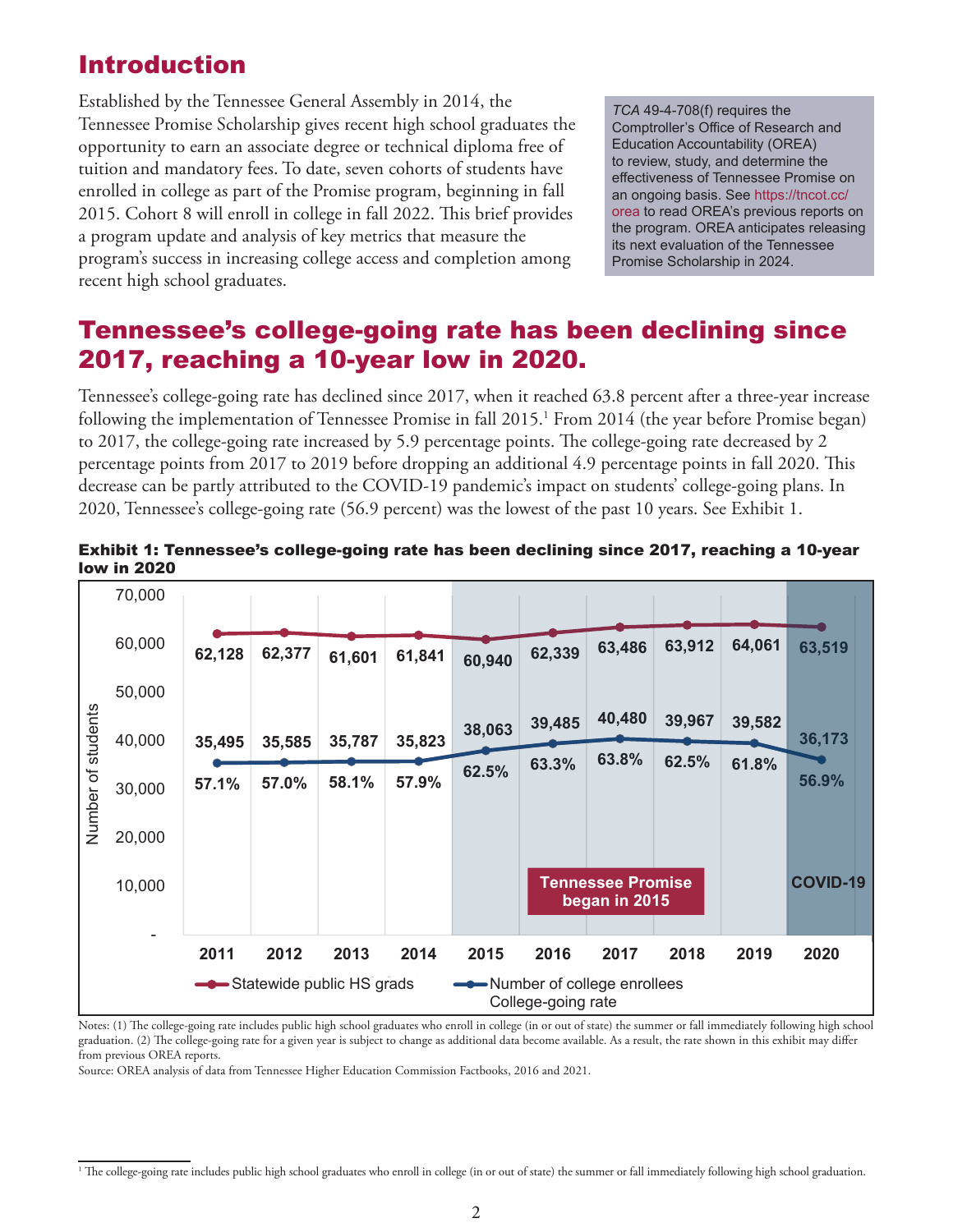### Some Promise requirements were waived or adjusted due to the effects of the COVID-19 pandemic.

#### Promise students were allowed to request a leave of absence due to the effects of COVID-19 in the spring 2020 through summer 2021 semesters.

Under program rules, Promise students are eligible to request a leave of absence from timely, full-time, or continuous enrollment for personal or medical reasons or for extraordinary circumstances beyond their control when attendance by the student creates a substantial hardship. $^2$  Promise students are required to enroll in at least 12 credit hours each semester beginning the fall semester immediately following high school graduation. Failure to do so, without an approved leave of absence, results in permanent loss of Promise eligibility.

Starting in April 2020, the Tennessee Student Assistance Corporation (TSAC) issued a series of memos to institutions stating that the COVID-19 pandemic constituted an extraordinary circumstance, thus providing sufficient reason for Promise students to be granted a leave of absence.<sup>3</sup> Promise students were still required to follow their campus's process to request a leave of absence but were not required to submit an appeal or provide additional documentation to justify why the pandemic caused their break in enrollment.

#### Starting in spring 2020, the mandatory mentor meeting was hosted as a virtual webinar for cohorts 6 through 8.

Promise applicants can view the 40-minute webinar and answer corresponding questions at their convenience before a deadline. Previous cohorts of Promise applicants were required to attend an in-person mandatory meeting on a specified date and time, typically after the school day in their high school. Failure to complete this requirement results in permanent loss of Promise eligibility.

#### The community service requirement was waived for the summer 2020 through summer 2021 semesters.

Under program rules, Promise applicants and students are required to complete eight hours of community service prior to each semester they participate in the program.<sup>4,5</sup> For example, the high school graduating class of 2020 would have been required to complete community service by July 1, 2020, prior to enrollment as Promise students in the fall 2020 semester. Promise students who were already enrolled in college would also have been required to complete community service by July 1, 2020, in order to maintain Promise eligibility in the fall 2020 semester. Failure to complete the required community service results in permanent loss of Promise eligibility.

#### Otherwise eligible students in cohort 6 were allowed to enroll in fall 2021 as Promise students.

In March 2021, TSAC issued a memo to Promise-eligible postsecondary institutions regarding gap year eligibility for cohort 6 (i.e., students who graduated from high school in 2020 who were otherwise required to enroll in college in fall 2020). Students in cohort 6 who applied for Tennessee Promise and completed the Free Application for Federal Student Aid (FAFSA) by the respective deadlines during their senior year of high school but did not enroll in college in the 2020-21 academic year were eligible to enroll in fall 2021 as Promise students.<sup>6</sup> Such students were also required to file the FAFSA and complete community service by

4 TSAC Rule 1640-01-26-.07.

<sup>2</sup> TSAC Rule 1640-01-26-.06.

<sup>3</sup> TSAC memorandums to eligible postsecondary institutions, April 6, 2020, July 15, 2020, October 14, 2020, March 22, 2021.

<sup>&</sup>lt;sup>5</sup> Promise *applicants* are seniors in high school who have filled out a Promise application and are in the process of completing all application requirements. Applicants are considered Promise *students* once they enroll in college.

<sup>6</sup> Students in cohort 6 were required to complete the Promise application by November 1, 2019, and the FAFSA by February 7, 2020.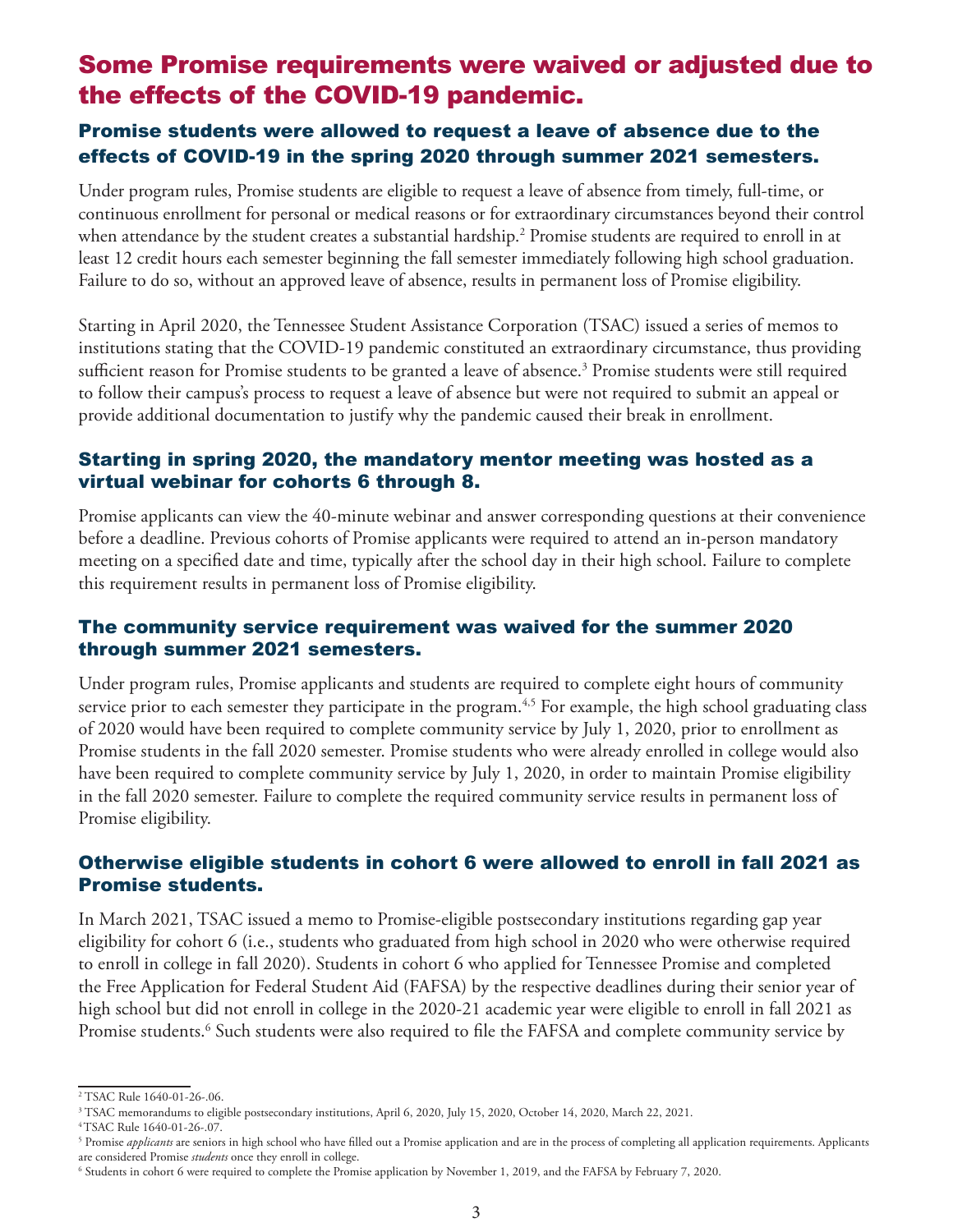July 1, 2021.7 Under normal program rules, Promise students are required to enroll in college the fall semester immediately following high school graduation. Failure to do so, without an approved leave of absence, results in permanent loss of Promise eligibility. According to the Tennessee Higher Education Commission (THEC), 529 students from cohort 6 enrolled in college in fall 2021 as a result of the gap year eligibility.<sup>8</sup>

#### For cohort 7, the Promise application and FAFSA filing deadlines were extended by one month.

High school seniors are required to fill out a Promise application in the fall and file the FAFSA by a spring deadline in their senior year to be eligible for the program.<sup>9</sup> The Promise application deadline was extended from November 2 to December 1, 2020, and the FAFSA deadline was extended from February 1 to March 1, 2021. Failure to apply for Promise or file the FAFSA by the deadline results in permanent loss of Promise eligibility.<sup>10</sup>

### Cohort 6, which began college in fall 2020, was the largest Promise cohort to enroll in college since the program began in fall 2015. This may be partly due to moving the mandatory mentor meeting online and waiving the community service requirement.

Despite personal challenges experienced by students during the pandemic, changes to Promise application requirements appear to have positively impacted participation. For example, moving the mandatory meeting online and waiving the community service requirement likely increased the number of Promise applicants and students who remained eligible for the program.

OREA's July 2020 *Tennessee Promise Evaluation* found that attending the mandatory meeting and completing eight hours of community service were the two most common reasons why Promise applicants did not become eligible for the program. See Exhibit 2.

<sup>7</sup> Students who completed community service for the fall 2020 semester but did not ultimately enroll in college were not required to resubmit community service hours for fall 2021.

<sup>8</sup> This is a preliminary figure and is subject to change. THEC will verify and publish finalized data for the 2021-22 academic year in fall 2022.

<sup>9</sup> TSAC Rule 1640-01-26-.03.

<sup>&</sup>lt;sup>10</sup> TSAC will consider an appeal for missing the Promise application deadline for extreme circumstances (e.g., a high school experienced a power outage on the days leading up to the application deadline, a student was hospitalized for an extended period of time, etc.).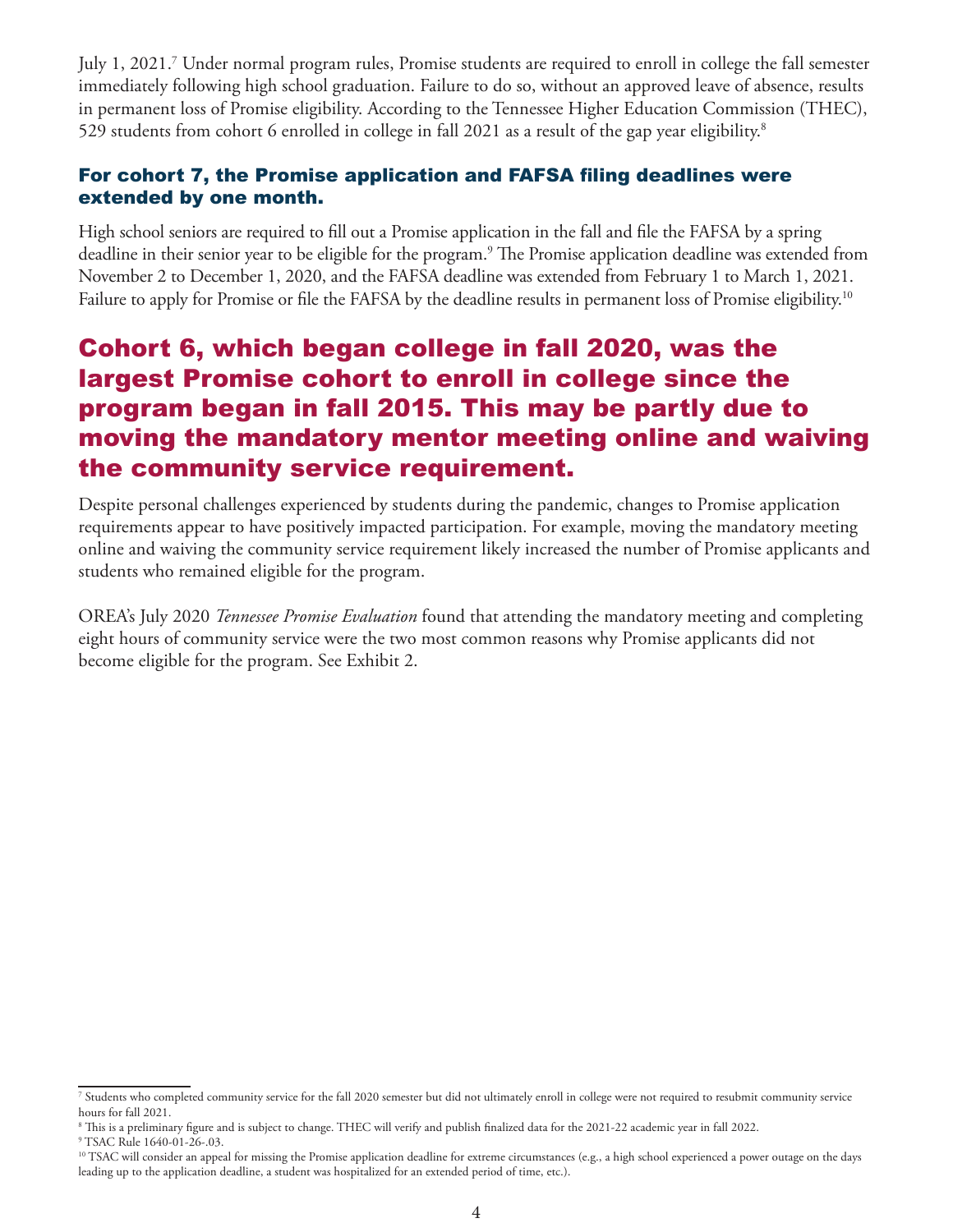

Exhibit 2: Despite the COVID-19 pandemic, Promise cohort 6 was the largest to enroll in college since the program began in fall 2015

Notes: (1) The cohort year corresponds with students' graduation year from high school and the fall semester in which they enrolled in college as part of the Promise program. For example, cohort 6 graduated from high school in spring 2020 and enrolled in college as Promise students in fall 2020. (2) The community service requirement, which is due in the summer after high school graduation, was waived for cohort 6. (3) The 529 students from cohort 6 who enrolled in fall 2021 as a result of gap year eligibility are not included in Exhibit 2 because enrollment figures for the 2021-22 academic year will not be finalized by THEC until fall 2022. Source: Tennessee Higher Education Commission *Tennessee Promise Annual Report* 2021, Tables 2 and 3.

## Cohort 7 applied for Promise and filed the FAFSA at lower rates than previous cohorts.

As shown in Exhibit 3, fewer students applied for the Promise program in cohort 7 than the previous three cohorts. For the first five years of the program, the number of high school seniors applying for the Promise program increased annually. Cohort 5 had the highest number of applicants in fall 2019 (64,249) followed by a slight decrease of 176 fewer students applying for the program in cohort 6 (64,073). In cohort 7, 61,892 high school seniors applied for Promise in fall 2021, a decline of 2,181 students from the previous year.

Additionally, a lower percentage of Promise applicants from cohort 7 filed the FAFSA than the previous four cohorts. For the first six years of the Promise program, the percentage of Promise applicants filing the FAFSA increased annually, reaching 89.7 percent for cohort 6. In cohort 7, 85.2 percent of Promise applicants filed the FAFSA, a 4.5 percentage point decrease from the previous year.

Cohort 7 appears to have enrolled in college at lower rates than previous cohorts. According to preliminary data, 15,357 students enrolled in fall 2021 as Promise students. (THEC will publish finalized data for cohort 7 in fall 2022.)

Although participation rates declined for cohort 7, extending the application and FAFSA filing deadlines by one month likely resulted in more high school seniors applying for the program and remaining eligible than would have otherwise.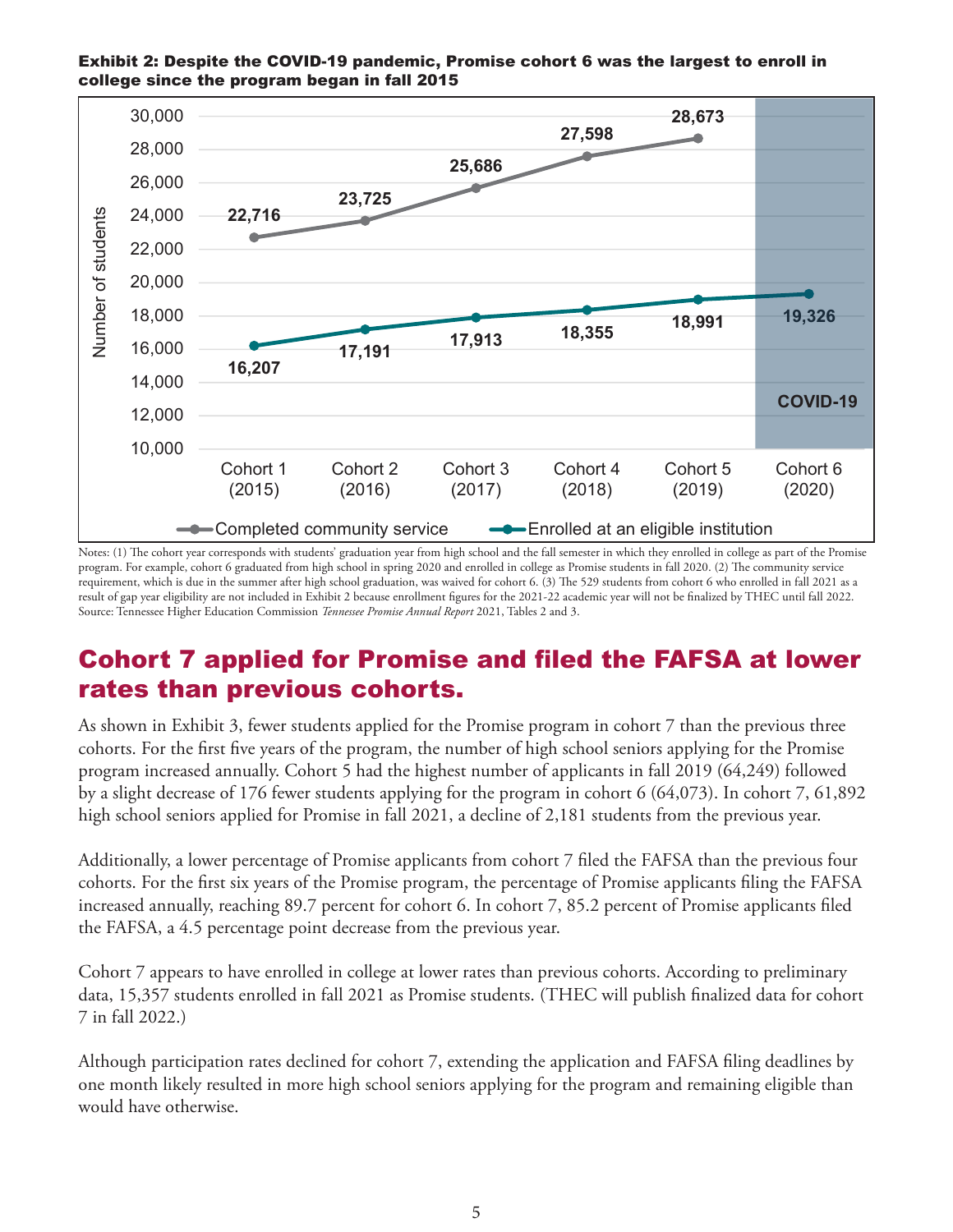

Exhibit 3: Cohort 7 applied for Promise and filed the FAFSA at lower rates than previous cohorts **27,598** t **3: Cohort 7 annlied for Promise and filed the FAFSA** at lower rates than

Notes: (1) The cohort year corresponds with students' graduation year from high school and the fall semester in which they enrolled in college as part of the Promise program. For example, cohort 7 graduated from high school in spring 2021 and enrolled in college as Promise students in fall 2021. (2) As indicated by the blue shaded region on the exhibit, the COVID-19 pandemic did not impact the Promise application or FAFSA requirements for cohort 6. The application is due in the fall of the senior year of high school and applicants are required to file the FAFSA by the following February, both of which occurred for cohort 6 prior to the start of the pandemic in March 2020.

Source: Tennessee Higher Education Commission *Tennessee Promise Annual Report* 2021, Tables 2 and 3.

### Promise student success rates declined slightly across the first three cohorts.

The percentage of Promise students who dropped out before earning a credential increased slightly from cohort 1 to 3. Exhibit 4 shows Promise student outcomes six semesters (or three years) after they initially enrolled in college as part of the Promise program.<sup>11</sup> About half of cohort 3 (50.7 percent) dropped out of college before earning a credential compared to 49.6 percent of cohort 2 and 48.8 percent of cohort 1. At the same time, the percentage of Promise students who earned a credential within three years declined by 1.3 percentage points. About 34 percent of cohort 3 earned a credential after three years compared to 35.4 percent of cohort 1. Finally, the percentage of Promise students who remained enrolled without having earned an award declined by nearly a percentage point, from 15.9 percent for cohort 1 to 15.1 percent in cohort 3.

 $11$  As long as they meet program requirements, Promise students remain eligible for the program until they earn a credential or five semesters (2.5 years) have passed, whichever occurs first. Exhibit 4 measures success after six semesters, or three years, which is a reasonable length of time to measure graduation rates for students enrolled in at least 12 credit hours per semester at a community college, where most Promise students enroll.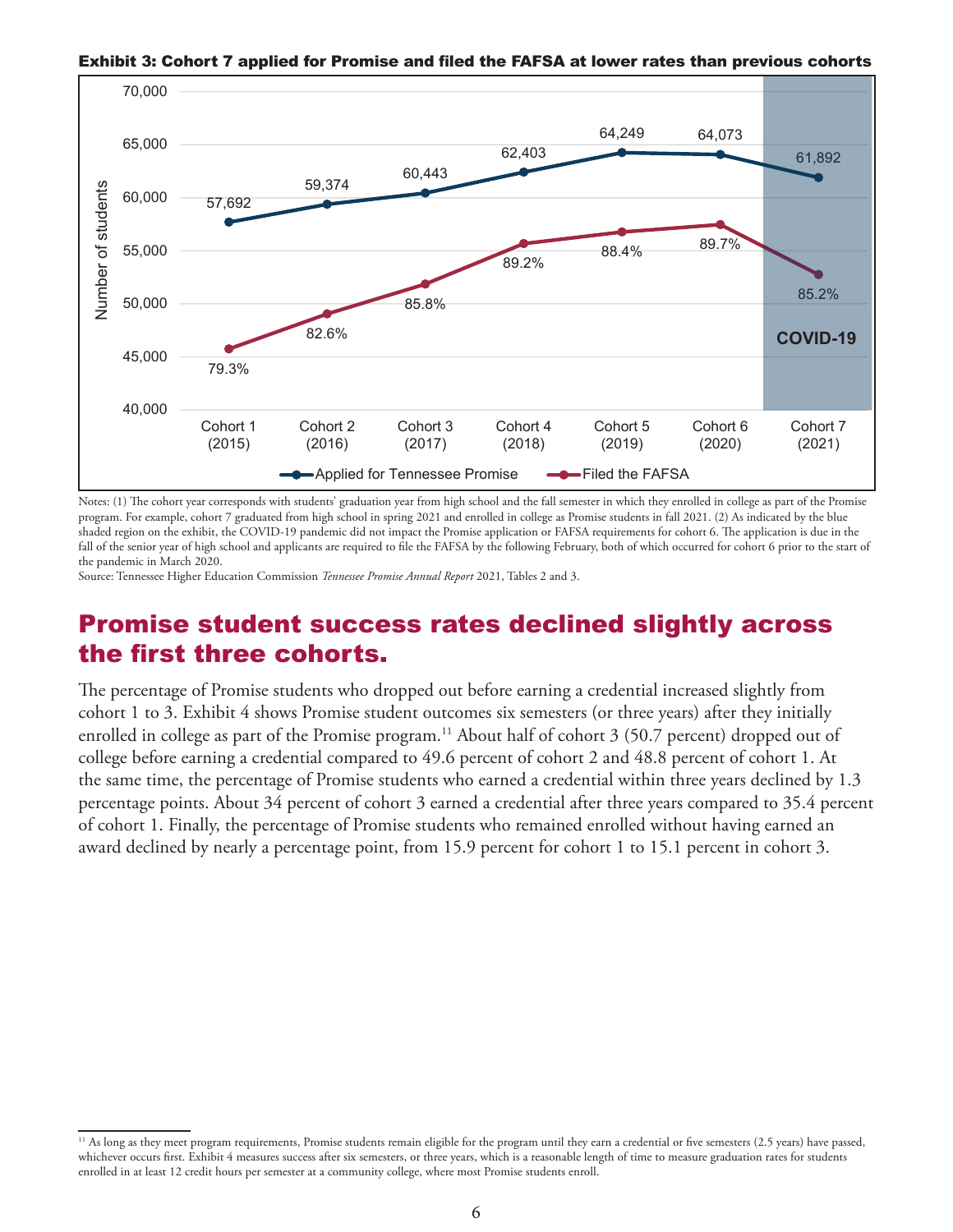

Exhibit 4: Promise student success rates declined slightly across the first three cohorts

Note: Percentages may not add up to 100 percent due to rounding.

Source: Tennessee Higher Education Commission, *Tennessee Promise Annual Report* 2021, Figures 7, 8, and 9.

# Tennessee Promise Completion Grant pilot began fall 2021.

Public Chapter 512 (2021) established a four-year pilot program to provide completion grants to eligible Promise students who have an "immediate financial need . . . or a financial hardship, that may prevent the student from completing a postsecondary degree or credential." The pilot program is funded by a \$1 million non-recurring appropriation and the total grants awarded shall not exceed \$250,000 per year.<sup>12</sup>

The completion grants are administered by the Tennessee Promise mentor organizations, tnAchieves and the Ayers Foundation.13 Students may request a completion grant to cover the cost of food, housing, transportation, college-related technology, books, supplies, or special course fees.14 OREA's 2020 *Tennessee Promise Evaluation* found that Promise students spend an average of \$1,150 annually on textbooks, fees, tools, and supplies not covered by the scholarship and that the cost of such items impedes the academic success and persistence of Promise students.15

THEC is required to submit an annual report on the outcomes of the pilot program. The first report is due by December 31, 2022.16

<sup>&</sup>lt;sup>12</sup> Public Chapter 512, 2021; Public Chapter 454, 2021, Section 63, Item 13.

<sup>&</sup>lt;sup>13</sup> The Ayers Foundation serves Promise students in 12 counties and receives \$33,000 annually for four years. tnAchieves serves Promise students in the remaining 83 counties and receives \$217,000 annually for four years.

<sup>&</sup>lt;sup>14</sup> The Tennessee Promise scholarship covers the cost of tuition and mandatory fees. It does not cover the cost of books, special course fees, supplies, transportation, or living expenses.

<sup>&</sup>lt;sup>15</sup> In 2019, OREA invited administrators from all 13 community colleges to participate in an online survey. According to survey responses, 75 percent of community college administrators stated that the cost of textbooks, fees, tools, and supplies not covered by Promise impede the academic success and persistence of Promise students enrolled at their institution "often" or "very often."

<sup>16</sup> Public Chapter 512, 2021.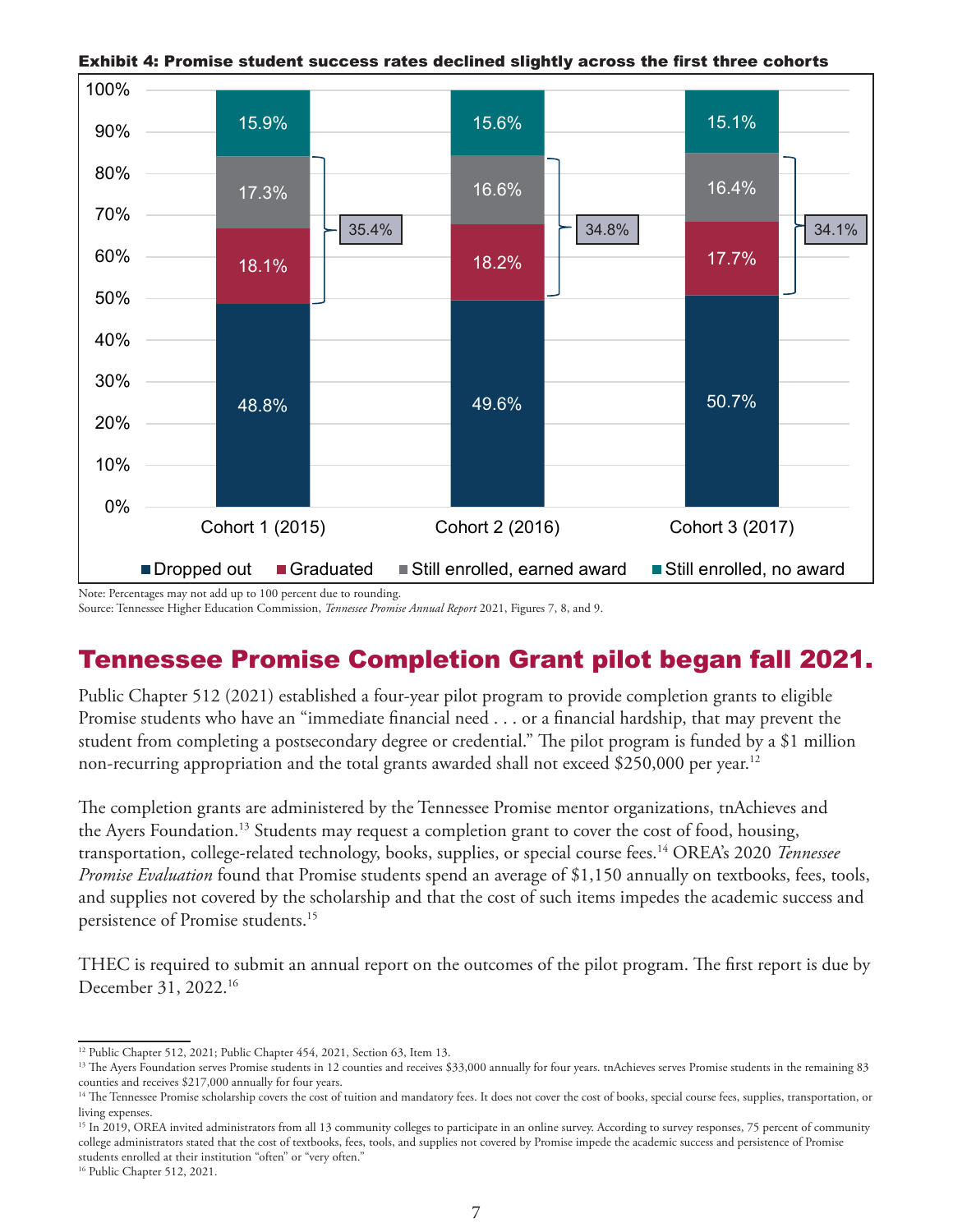# The Tennessee Promise endowment totaled over \$775 million at the end of fiscal year 2021.

Tennessee Promise scholarships are funded by the Tennessee Promise Endowment Fund. The \$361 million principal of the fund, which is designated as nonspendable (i.e., required to be maintained intact), was established by Public Chapter 900 in 2014. Funds from the endowment are invested annually by the State Treasurer; any revenue above the \$361 million nonspendable principal is available for scholarship payments and administrative costs. From 2014-15 to 2020-21, the amount of funding available for scholarships increased by about \$398 million, with the total fund balance increasing from \$377.3 million to over \$775 million. See Exhibit 5.



Exhibit 5: The Tennessee Promise Endowment Fund totaled over \$775 million at the end of fiscal year 2021

Source: OREA analysis of Tennessee Promise Scholarship Endowment Fund Balance Sheets.

The endowment was created with the intention that it become self-sustaining (i.e., its annual investment earnings would be enough to cover the cost of scholarships each year), so that scholarship funding would not depend on annual state budget allocations. The State Treasurer manages the Tennessee Promise Endowment Fund and was not able to provide an estimate for when the Promise endowment will be self-sustaining. According to a Department of Treasury official, the Promise endowment relies heavily on three factors: (1) scholarship payments, (2) investment return, and (3) excess lottery funds. All indications are that the Promise endowment still needs lottery transfers in the near term, according to the same Treasury official.

Exhibit 6 compares annual investment income to scholarship payments.

From 2015-16, the first year that Tennessee Promise scholarships were awarded, through 2020-21, the fund's investment earnings exceeded the cost of scholarships in four out of the six years. In two years, the opposite was true. In 2016-17, the fund paid about \$4.1 million more for scholarships than its investment earnings,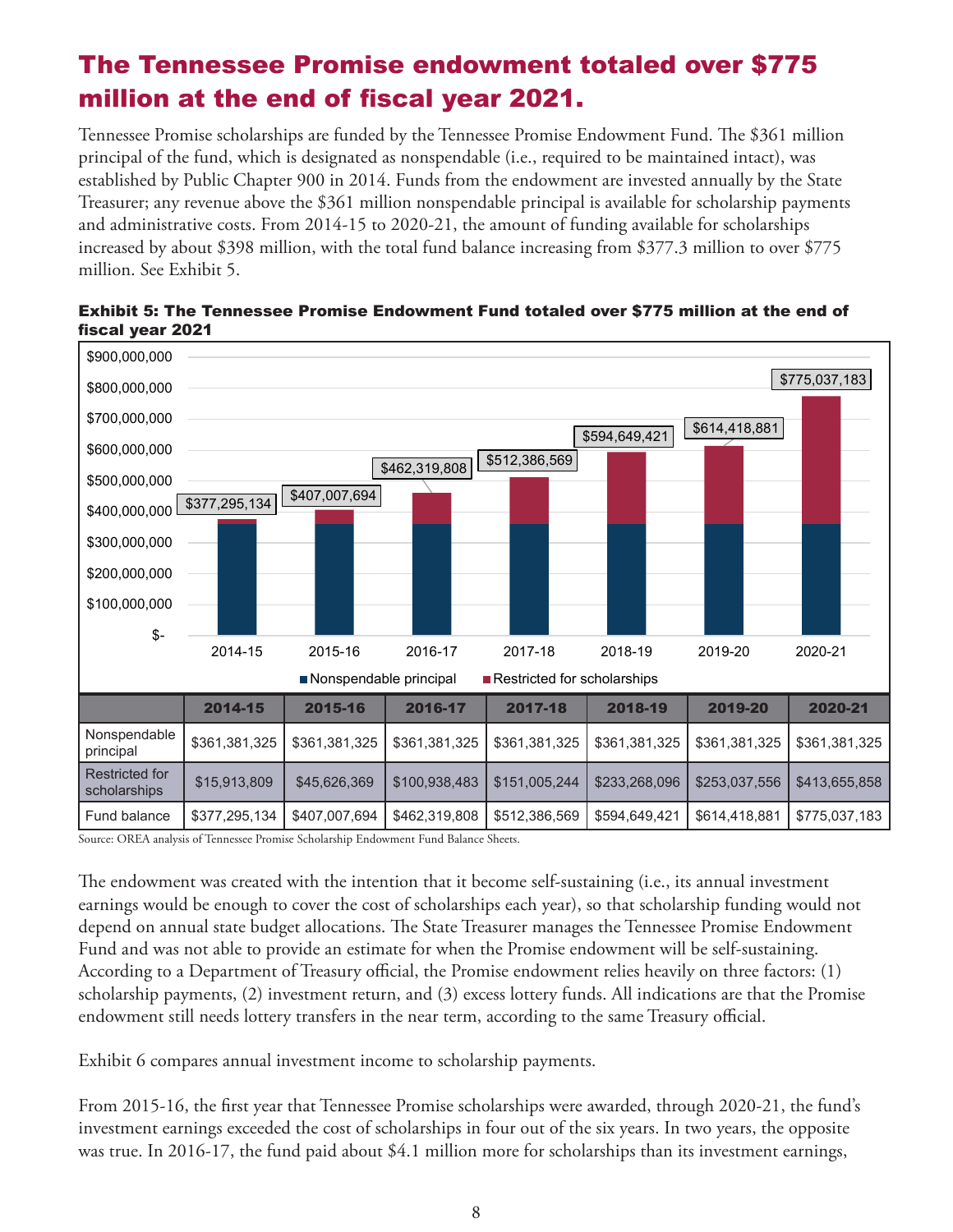and in 2017-18, the fund paid more than double the amount it accrued from interest. According to the Department of Treasury, the poor returns in 2017-18 were due to unfavorable conditions that affected most investments across the market. Because unspent funds from previous years remain in the endowment year over year, however, the fund had enough money to cover the full costs of scholarships in those two years.

In 2020-21, the fund accrued a considerable amount of investment income – \$109.6 million – compared to an average of \$22.6 million in previous years. According to the Department of Treasury, investment decisions and favorable market conditions resulted in the higher than usual investment return.





Source: OREA analysis of Tennessee Promise Scholarship Endowment Fund Balance Sheets.

### Tennessee is currently on track to meet the Drive to 55 goal, but current efforts may not be enough to keep the state on track to achieve the goal by 2025.

The Tennessee Promise Scholarship is one program in the state's Drive to 55 initiative to increase the percentage of Tennesseans with a postsecondary credential to 55 percent by 2025. Progress toward this goal is measured using the attainment rate. Tennessee's attainment rate measures the percentage of Tennesseans ages 25-64 (also called working-age adults) who have a postsecondary credential (e.g., technical certificate or diploma, associate degree, bachelor's degree, etc.).<sup>17</sup> Other Drive to 55 programs include Tennessee Reconnect, which is geared toward adults without a college degree, and TCAT Reconnect, which is also available to eligible adult students.

Based on the most current data available, Tennessee's attainment rate is 46.8 percent, which is 0.4 percentage points higher than the projected rate necessary to meet the Drive to 55 goal. See Exhibit 7. Since 2013, the most significant increase in Tennessee's attainment rate occurred between 2017 and 2018 (2.5 percentage point increase). This is due in part to a change made to the attainment rate calculation. The Lumina Foundation, which tracks Tennessee's attainment data, began including industry-recognized certifications with

<sup>&</sup>lt;sup>17</sup> The attainment rate is measured for residents over the age of 24 because younger Tennesseans are more likely to be working toward a credential and most are still dependents of their parents.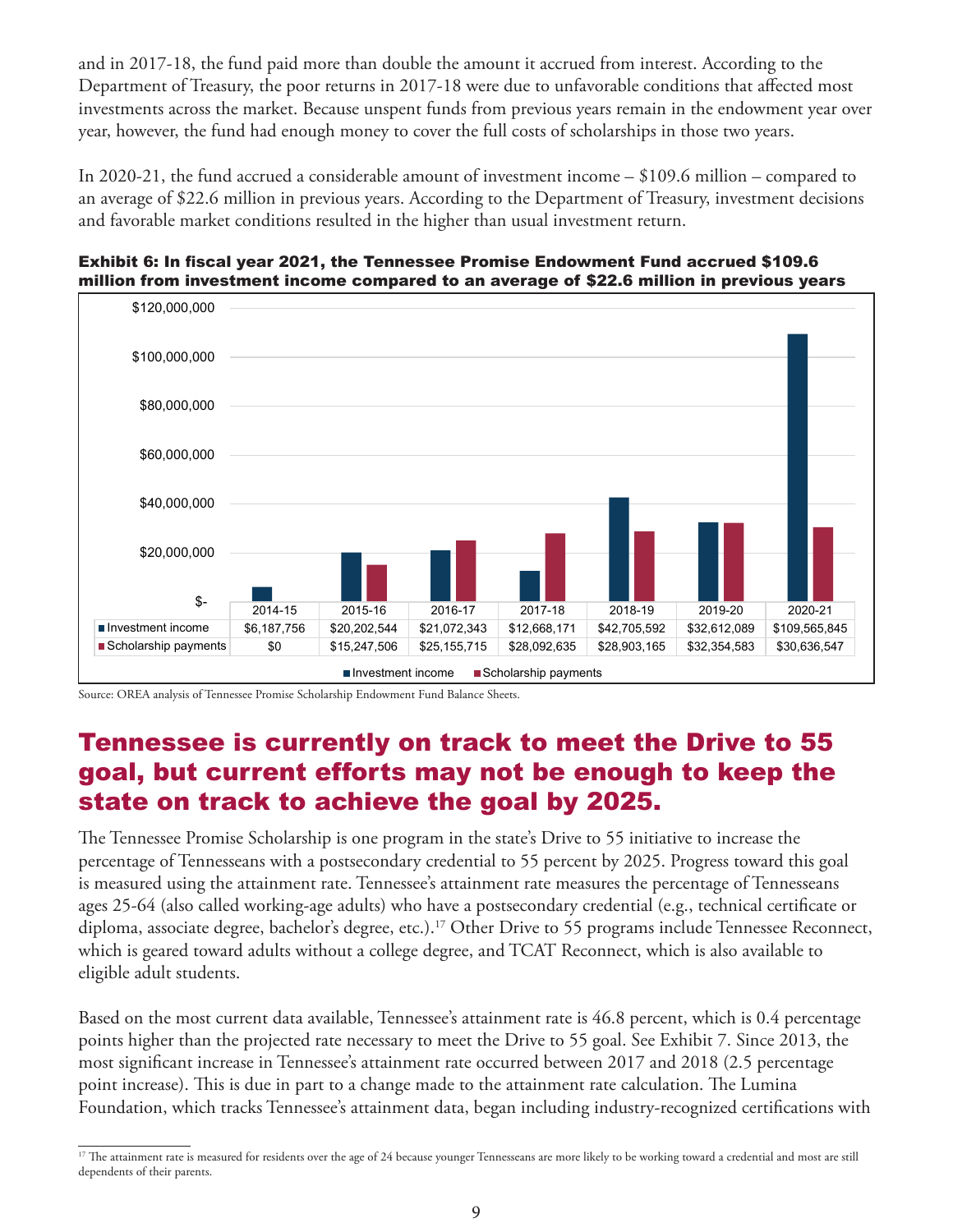the 2018 calculation of state attainment rates.<sup>18</sup> Prior to 2018, the rate calculation was limited to technical certificates and diplomas and associate degrees or higher (e.g., bachelor's degrees, master's degrees, etc.). Tennessee was not on track to meet the Drive to 55 goal prior to the 2018 calculation change, with annual attainment rates falling below projections from 2015 through 2017.





Notes: (1) \*The increase in 2018 was due in part to a change made to the attainment rate calculation. In that year, the Lumina Foundation began including industryrecognized certifications. (2) Reconnect students are included in the attainment rate earlier than Promise students because Reconnect students are often over the age of 24 and are counted in the same year that they earn a credential. Some students complete a postsecondary credential shortly after enrolling in the Reconnect program. These students already have most of the necessary credits to earn a credential and use Reconnect to complete the remaining courses they need to finish their program of study. (3) Short-term credentials include certificates and industry-recognized certifications. The Lumina Foundation began including certificates in the attainment rate calculation in 2014 and industry-recognized certifications in 2018. The 2013 attainment rate shown in this exhibit was included in the Tennessee Higher Education Master Plan 2015-2025.

Sources: OREA analysis of data from the Tennessee Higher Education Master Plan 2015-2025 and the Lumina Foundation.

The second highest increase (an increase of 1.6 percentage points) occurred between 2018 and 2019. This was the first year Reconnect students were included in the attainment rate, as shown in the red box in Exhibit 7.19 By contrast, students who participate in Tennessee Promise are not reflected in the attainment rate until 2021, as shown in the blue box in Exhibit 7. (Promise students generally turn 18 during their senior year of high school and are not included in the attainment rate until they reach the age of 25, which typically occurs six or seven years after graduating from high school.)

The attainment rate will likely continue to increase as new cohorts of Promise and Reconnect students earn credentials. However, trends in Drive to 55 program participation and college enrollment indicate that current efforts may not be enough to maintain the projected rate necessary to achieve the Drive to 55 goal by 2025. The college-going rate has been declining since 2017 (as shown in Exhibit 1), the number of students applying for Promise has decreased since 2019 (as shown in Exhibit 3), and Promise student success rates have slightly declined across the first three cohorts (as shown in Exhibit 4). Additionally, OREA's 2022 *Tennessee Reconnect* 

<sup>&</sup>lt;sup>18</sup> Industry-recognized certifications are typically awarded based on assessments of knowledge and skill, have ongoing maintenance requirements, and are awarded by third-party organizations. For example, the American Welding Society administers tests for individuals to become a Certified Welder (CW). The CW test assesses welders on procedures used in the structural steel, petroleum pipelines, sheet metal, and chemical refinery welding industries. In contrast, certificates, diplomas, and degrees recognize the completion of an academic program of study and are awarded for life by an educational program or institution.

<sup>&</sup>lt;sup>19</sup> Reconnect students, who are generally over the age of 24, are counted in the attainment rate the same year they earn a credential. Some Reconnect students already have most of the necessary credits to earn a credential and use Reconnect to complete the remaining courses they need to finish their program of study.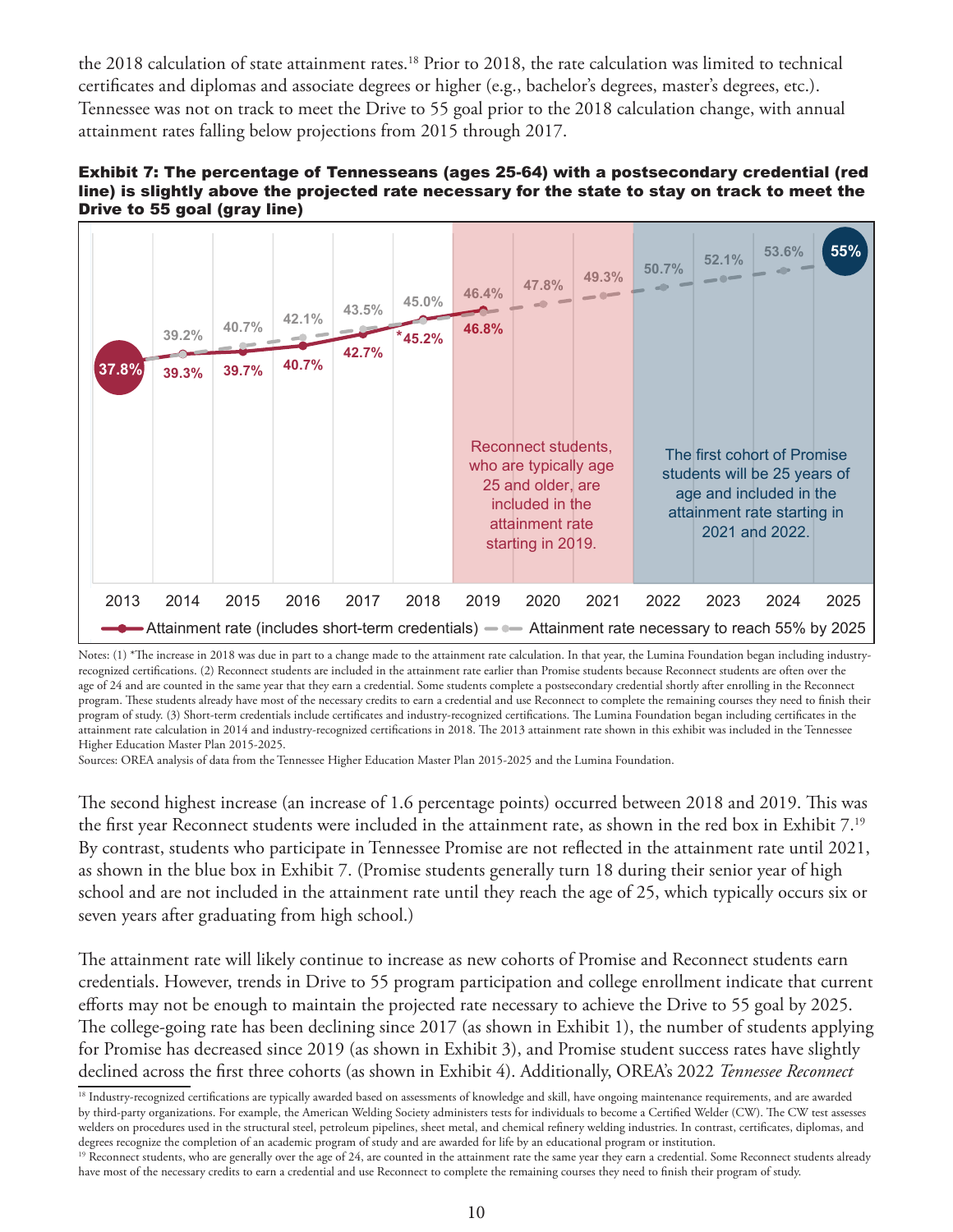*Grant Evaluation* found that the number of Tennesseans applying for the Reconnect Grant, participating in the program, and remaining enrolled and on track to graduate has decreased since the program began in 2018.<sup>20</sup>

OREA anticipates releasing its next evaluation of the Tennessee Promise Scholarship in 2024.

 $^{20}$  The first Reconnect cohort included 41,830 applicants, while the second cohort included 26,560 applicants. As of fall 2020, the third cohort included 22,790  $\,$ applicants. This represents a 45 percent decrease from 2018 to 2020. In the first application cycle, 41 percent of applicants enrolled. Twenty-nine percent of applicants in cohort 2 enrolled in the program. In fall 2020, 24 percent of applicants enrolled in the program. In the first two years of the program, one in four Reconnect students (26 percent) lost grant eligibility because they did not maintain one or more program requirements.